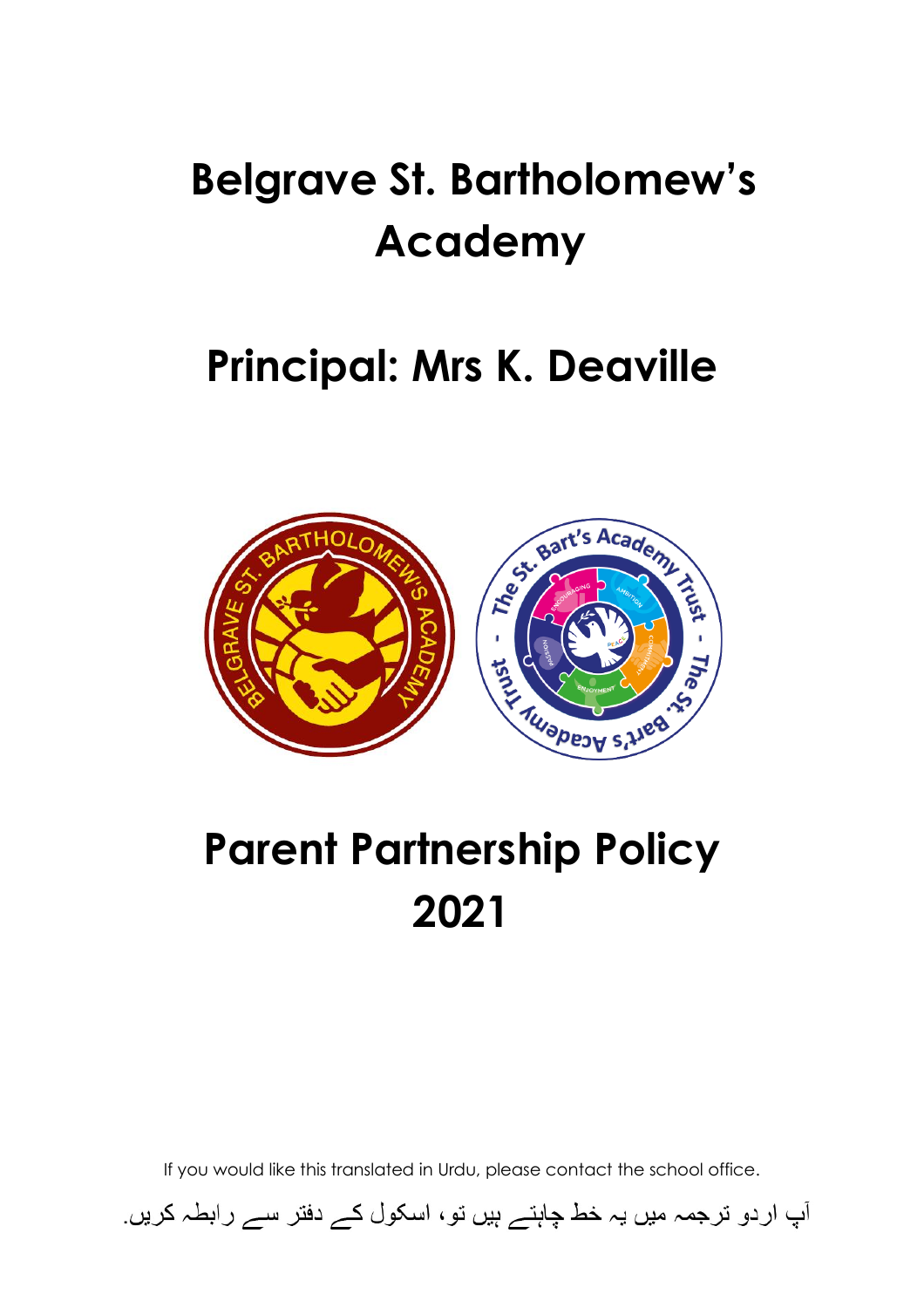### **PARENT PARTNERSHIP POLICY**

"Being the best that we can be, together."

*I can do all things through Him who strengthens me. Philippians 4:13.* 

Belgrave St. Bartholomew's Academy is an inclusive, happy and thriving 'family' community. Education is a collaborative journey between the school, parents/carers/family members, pupils, governors, the local community and national agencies. We continue to strengthen our links and work closely with parents, carers, friends and businesses within the local community to provide enriching opportunities for our pupils.

#### **Aims**

The aims of our parent partnership policy are:

- To communicate regularly and effectively with parents/carers through a range of media
- To involve parents/carers in a range of school activities
- To work with close cooperation between school and home
- To provide an inclusive environment, in which everyone feels welcome and valued

We work tirelessly to ensure that Belgrave St. Bartholomew's Academy is a friendly and welcoming environment for all parents/carers and visitors. There are many ways in which our parents/carers are able to communicate with the staff at Belgrave.

#### **Methods of communication with our families:**

- Monthly newsletters uploaded onto the school website and paper copies are also given out to all pupils
- Letters and Class Dojo posts informing parents/carers of specific events and activities
- Website for all policies, procedures, 'latest news' and curriculum information
- Text messages to remind parents/carers about forthcoming events, trips and important messages
- Belgrave's Facebook page and Twitter feed
- Class Dojo communication app for the classroom, connecting teachers, parents and pupils
- Phone calls
- Face to face communication with class teachers, support staff, our extended home-school links worker (Mrs L Jones) and members of SLT (whichever is appropriate)
- 'Go Read' for communication about pupil's reading at home and in school
- Parent questionnaires
- Notice board on the playground
- Termly parents evenings
- Annual reports

#### **Opportunities for parents/carers to get involved with their children's school experiences (dependent on Covid restrictions):**

- Supporting event days and activities such as;
	- o charity events
	- o Easter Bonnet Parade
	- o Pop UK